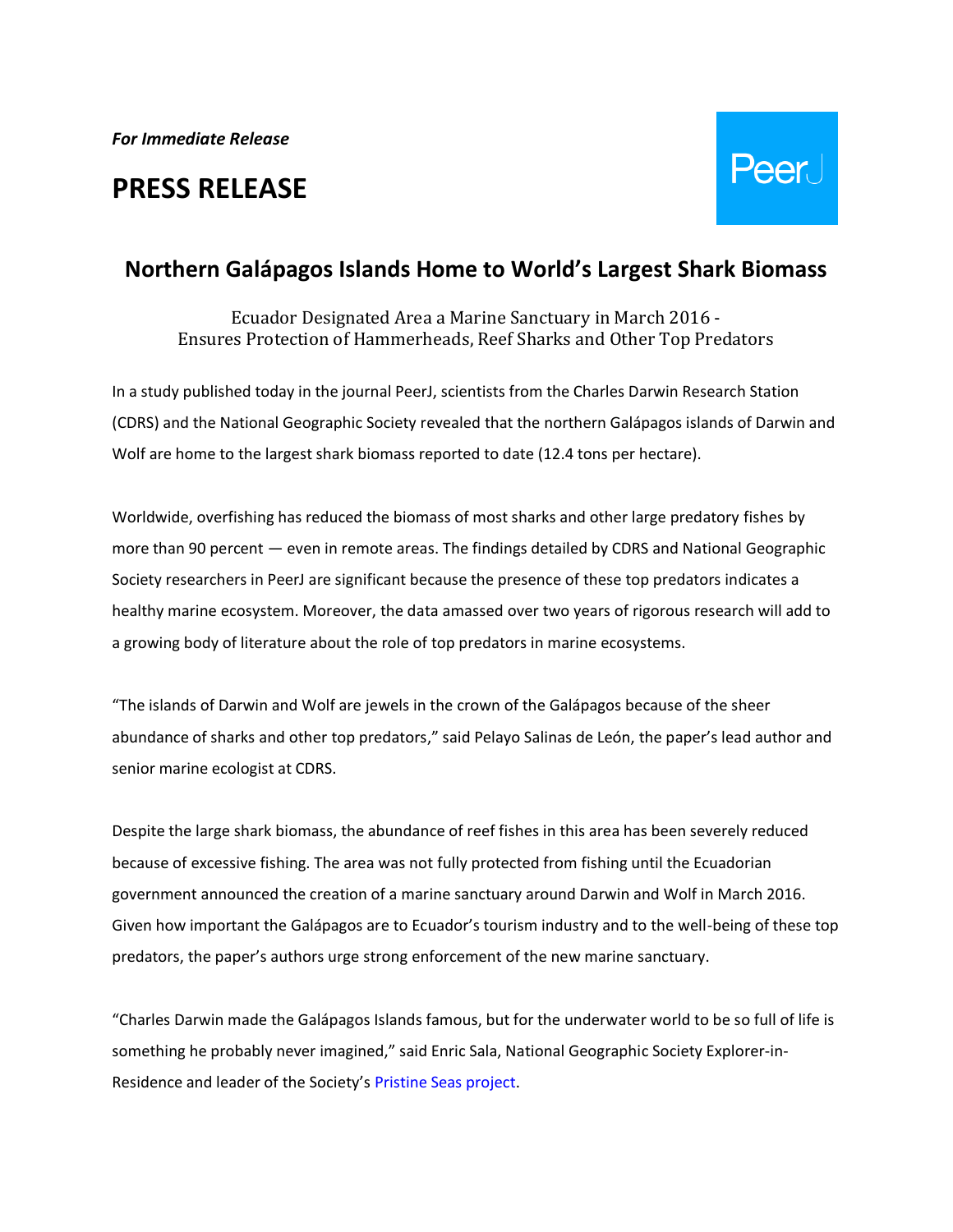The National Geographic Society conducted a Pristine Seas expedition in the Galápagos Marine Reserve in December 2015. Led by Sala, the Pristine Seas team of international scientists and filmmakers, in collaboration with the Galápagos National Park and CDRS, surveyed and documented the waters around the islands, with a focus on the deep and offshore environments. The expedition, made possible in part by a grant from The Leona M. and Harry B. Helmsley Charitable Trust, helped inform the government's decision to create the new sanctuary around Darwin and Wolf.

The shark biomass research team collected data using stereo-video surveys at seven sites in collaboration with the Galápagos National Park Directorate. The quantitative surveys recorded at Darwin and Wolf are considerably larger than those reported at Costa Rica's Cocos Island National Park and the Chagos Marine Reserve in the Indian Ocean, home to the world's next largest shark biomasses.

According to the CDRS and National Geographic Society scientists: "The study published today adds to the growing body of literature highlighting the ecological uniqueness and the irreplaceable value of Darwin and Wolf — not only for Ecuador but for the world."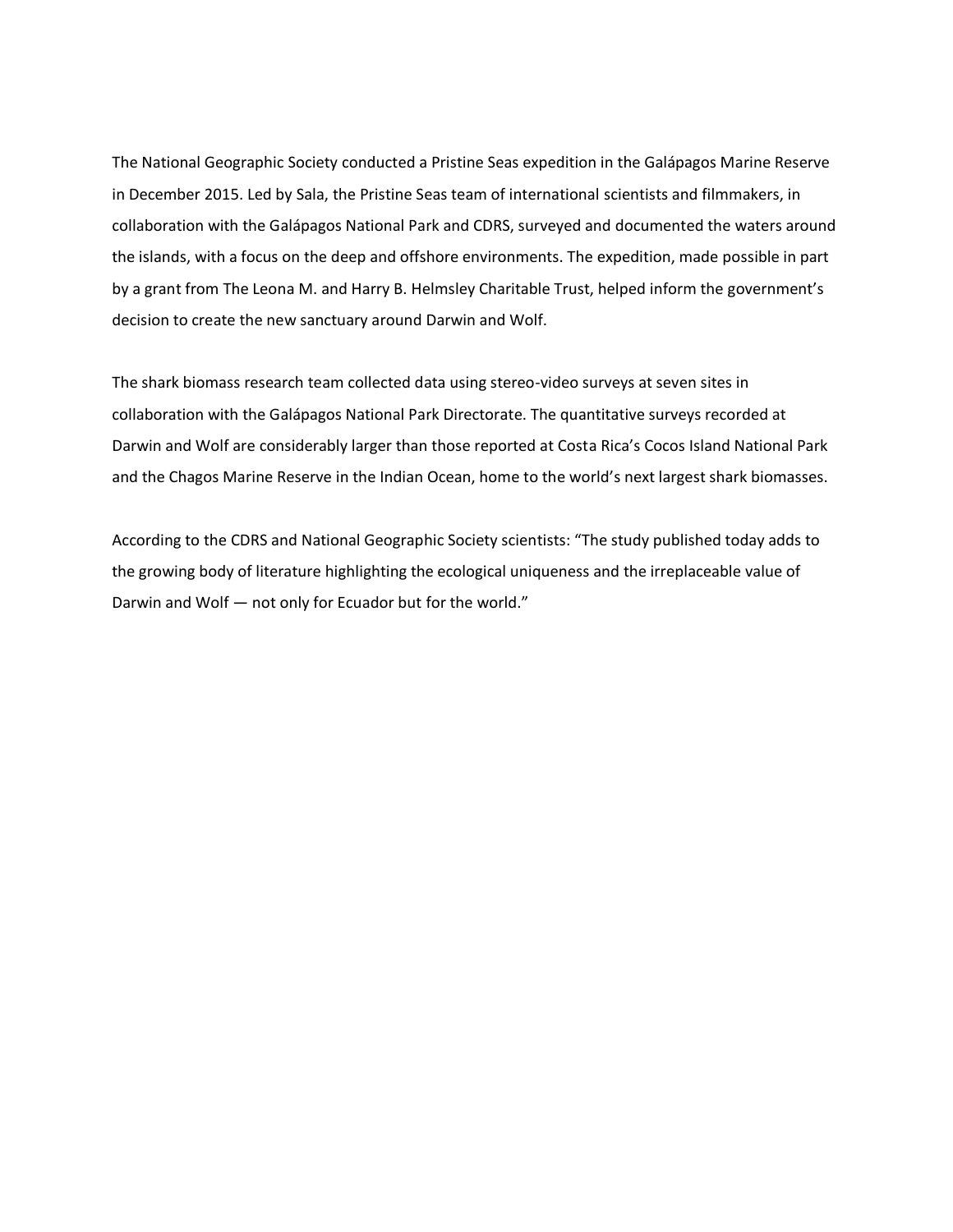# **Images:**

For more photos and video related to the National Geographic Society/Galápagos Shark Biomass announcement, visit: [http://bit.ly/pristine\\_seas\\_shark\\_paper](http://bit.ly/pristine_seas_shark_paper) or contact [pelayo.salinas@fcdarwin.org.ec](mailto:pelayo.salinas@fcdarwin.org.ec)



**Photo** by Neil Gelinas/National Geographic, from 'National Geographic Pristine Seas'

**Text**: A natural rock formation known as "Darwin's Arch" protrudes from the water southeast of Darwin Island. The waters around the small, remote islands of Darwin and Wolf contain the largest biomass of sharks on the planet.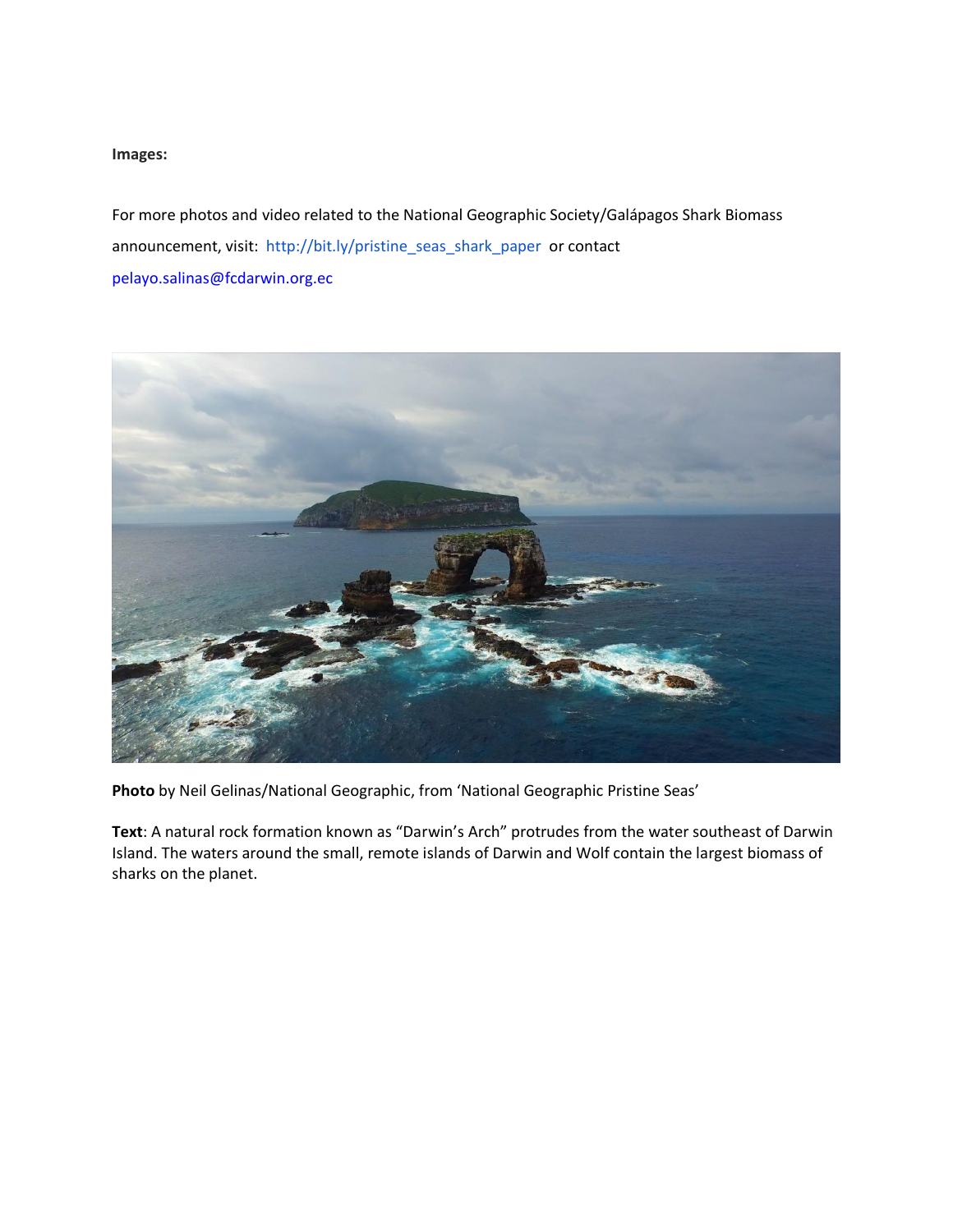

**Photo** by Enric Sala/National Geographic, from 'National Geographic Pristine Seas'

**Text:** A group of hammerhead sharks swims over the sandy seafloor populated with garden eels at Darwin Island. These sharks are known for their ability to make sudden and sharp turns as the unique wide-set placement of their eyes allows them a vertical 360-degree view, which is ideal for stalking their prey.

### **###**

**PDF of this Press Release:** <http://static.peerj.com/pressReleases/2016/Press-Release-deLeon.pdf> (for Immediate Release)

**Link to the Published Version of the article** (quote this link in your story – the link will ONLY work **after** the embargo lifts): <https://peerj.com/articles/1911> - your readers will be able to **freely** access this article at this URL.

**Citation to the article**: Salinas de León P, Acuña-Marrero D, Rastoin E, Friedlander AM, Donovan MK, Sala E. (2016) Largest global shark biomass found in the northern Galápagos Islands of Darwin and Wolf. PeerJ 4:e1911<https://doi.org/10.7717/peerj.1911>

**###**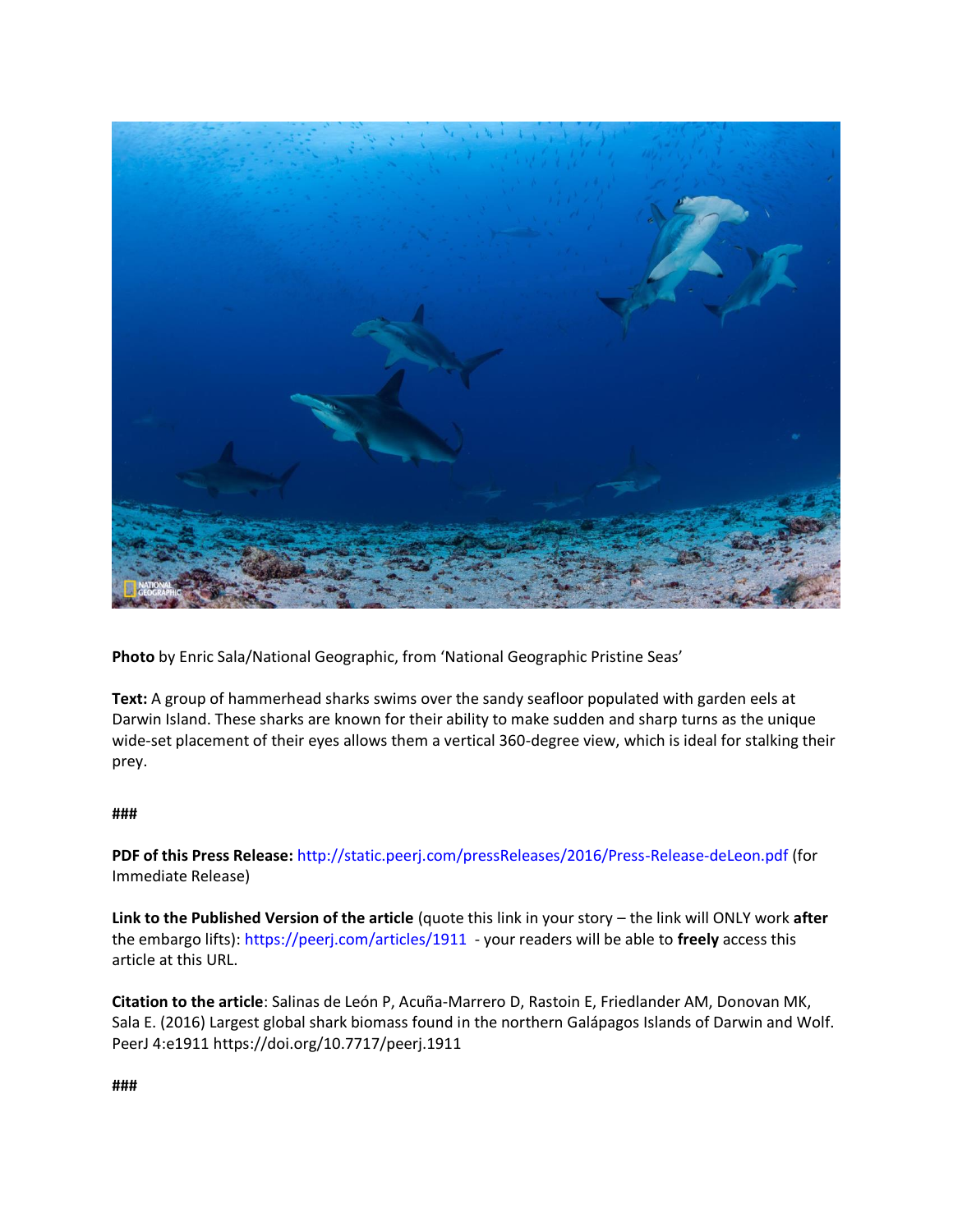# **About the Charles Darwin Foundation**

The Charles Darwin Foundation's mission is to provide knowledge and assistance through scientific research and complementary action to ensure the conservation of the environment and biodiversity in the Galápagos Archipelago. For more information, visit [www.darwinfoundation.org.](http://www.darwinfoundation.org/)

# **About the National Geographic Society**

The National Geographic Society is a global nonprofit organization driven by a passionate belief in the power of science, exploration, education and storytelling to change the world. The Society funds hundreds of research and conservation projects around the globe each year and works to inspire, illuminate and teach through scientific expeditions, award-winning journalism and education initiatives. The National Geographic Society's Pristine Seas project seeks to help protect the last wild places in the ocean. The project's partners include Blancpain and Davidoff Cool Water, among others. For more information, visit [www.nationalgeographic.org](http://www.nationalgeographic.org/).

# **About PeerJ**

PeerJ is an Open Access publisher of peer reviewed articles, which offers researchers a lifetime publication plan, for a single low price, providing them with the ability to openly publish all future articles for free. PeerJ is based in San Francisco, CA and London, UK and can be accessed at <https://peerj.com/>. PeerJ's mission is to help the world efficiently publish its knowledge.

All works published in PeerJ are Open Access and published using a Creative Commons license (CC-BY 4.0). Everything is immediately available—to read, download, redistribute, include in databases and otherwise use—without cost to anyone, anywhere, subject only to the condition that the original authors and source are properly attributed.

*PeerJ* has an Editorial Board of over 1,200 respected academics, including 5 Nobel Laureates. PeerJ was the recipient of the 2013 ALPSP Award for Publishing Innovation.

PeerJ Media Resources (including logos) can be found at:<https://peerj.com/about/press/>

**###**

### **Media Contacts**

### **For the authors**:

Pelayo Salinas de León, Ph.D. Charles Darwin Foundation (+593)-997478133 (mobile) (+593)-5-2526-146/147, ext. 123 (office) Pelayosalinascdf (Skype) pelayo.salinas@fcdarwin.org.ec

Claire Gwatkin Jones National Geographic Society